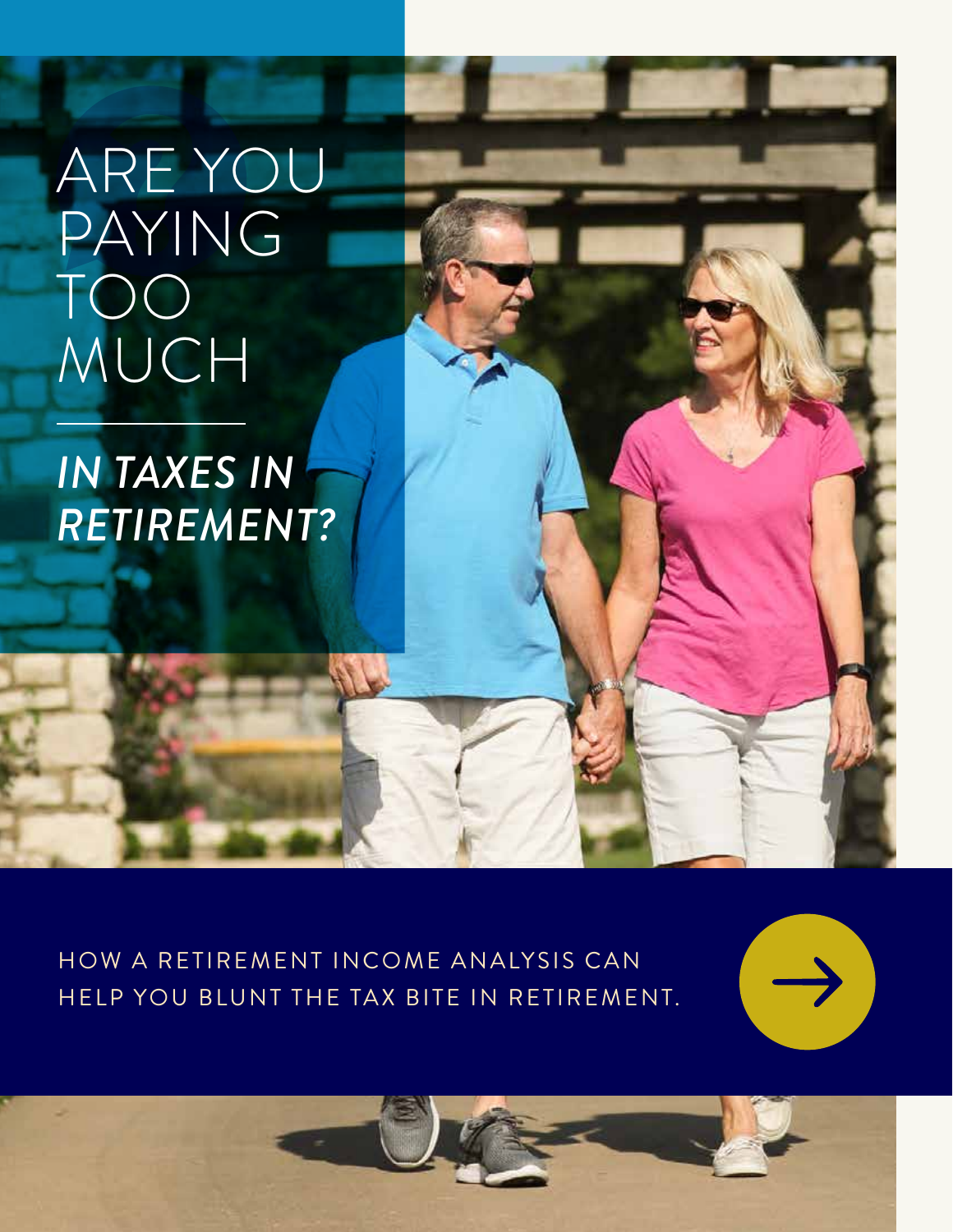

Ahhhh, taxes — a necessary evil in our American lives. They pay for roads, safety and a whole host of other community-related services. We enjoy the benefits our taxes buy but loathe the idea of paying more than our fair share. Taxes leave our pockets with that less-than-full feeling after Uncle Sam takes his cut.

Taxes follow you even into retirement. Those retirement accounts you've started drawing from, Social Security benefits you're receiving and other income from accounts designed to support your lifestyle in retirement may be taxable.

For most of your working life, you've been in an accumulation phase gathering and growing assets to be used to support you in your later years. During retirement, however, you move to a different mindset as you transition into a distribution phase. Planning for the distribution phase includes a shift in perspective as you work toward preserving the assets you spent so many years building.

The key to preserving your assets is to develop a smart distribution strategy, one that accounts for many things  $-$  including the taxes you'll owe in retirement — and answers key questions: When should I start taking income from my accounts? Which accounts should I take the income from? A solid distribution strategy is designed to create a plan for minimizing your tax liability and maximizing your income — and maintaining that income for as long as you will need it. Even if you've already entered retirement, you can still benefit from good distribution planning and potential repositioning of assets to ensure your strategy is as tax efficient as possible.

While distribution planning would start before retirement in an ideal world, people who have already entered retirement can also greatly benefit from building a distribution strategy to pay less in future taxes. But where do you begin? What steps do you need to take today to help ensure success tomorrow? An experienced financial professional can help you develop a tax-efficient approach designed to preserve your retirement assets, whether you're already retired or you plan to work 10 more years.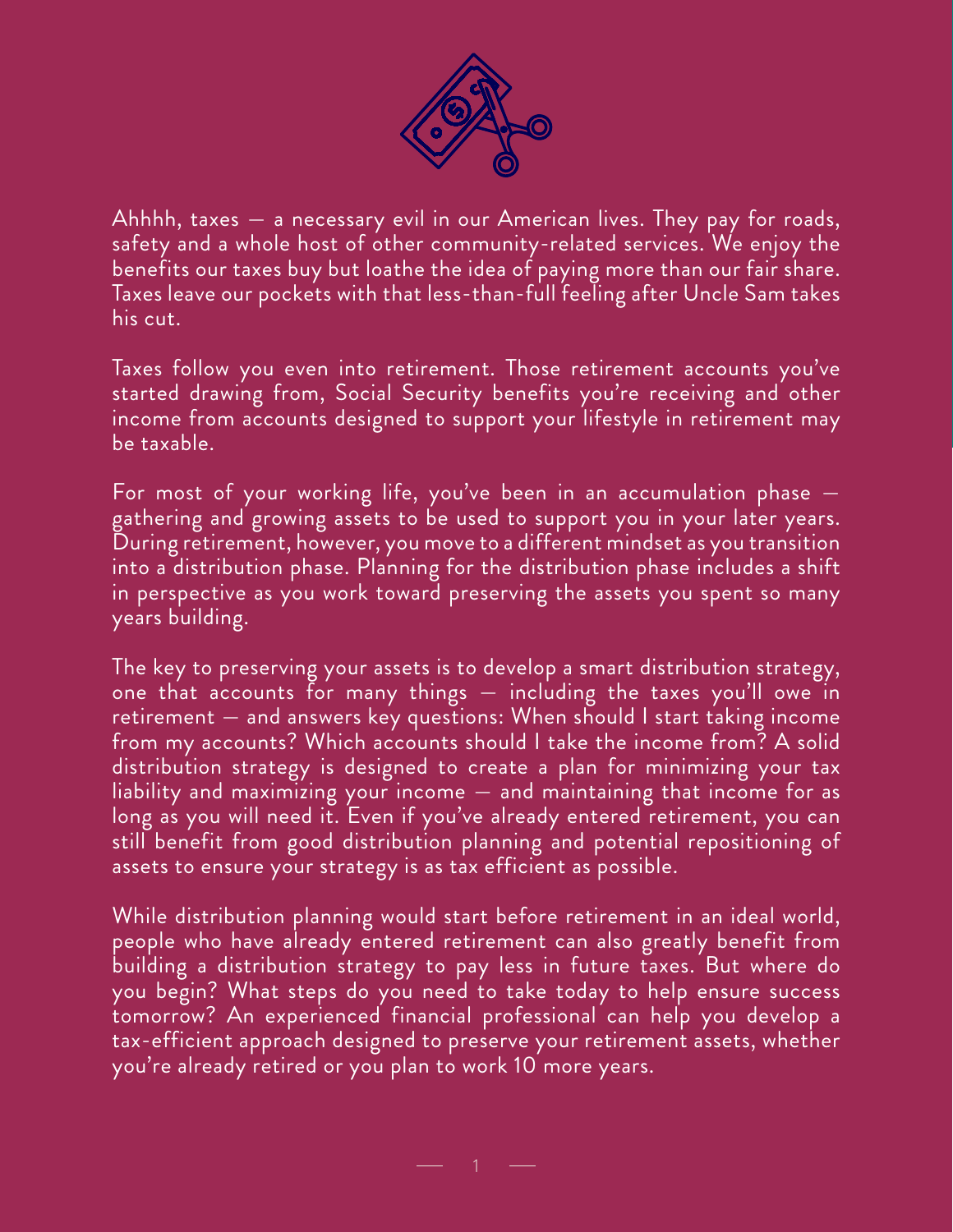#### 2020 Income Tax Brackets<sup>1</sup>

| <b>RATE</b>                                   | <b>INDIVIDUALS</b>                                                                                                                                            | <b>MARRIED FILING JOINTLY</b>                                                                                                                                     |  |
|-----------------------------------------------|---------------------------------------------------------------------------------------------------------------------------------------------------------------|-------------------------------------------------------------------------------------------------------------------------------------------------------------------|--|
| 10%<br>12%<br>22%<br>24%<br>32%<br>35%<br>37% | Up to \$9,875<br>\$9,876 to \$40,125<br>\$40,126 to \$85,525<br>\$85,526 to \$163,300<br>\$163,301 to \$207,350<br>\$207,351 to \$518,400<br>\$518,401 and up | Up to \$19,750<br>\$19,751 to \$80,250<br>\$80,251 to \$171,050<br>\$171,051 to \$326,600<br>\$326,601 to \$414,700<br>\$414,701 to \$622,050<br>\$622,051 and up |  |
|                                               |                                                                                                                                                               |                                                                                                                                                                   |  |

# MONEY IN YOUR POCKET

Many people think that retirement automatically means you pay less in taxes. After all, you're no longer being handed a paycheck from an employer, right? The reality is that most Americans don't reduce their tax bill that much in retirement. The reason? You're still taking in an income, but you most likely have fewer deductions and credits than you had during your working years.

Retirement income can come from a variety of sources, both taxable and nontaxable. Whether or not the income is taxable depends on its source, or what account you take it from. The potential key to minimizing your taxes and putting more money in your pocket is to blend your income from a variety of sources. Here's a look at which accounts are taxable and which are not.

## TAXABLE INCOME

### Qualified Accounts

Most retirement accounts — including 401(k)s, 403(b)s, SIMPLE IRAs, SEP IRAs, profitsharing plans, pension plans and traditional IRAs — are called qualified accounts. Qualified accounts are designed for retirement income; any money saved into these plans can be accessed without penalty after age 59 ½.

The IRS has allowed money in these accounts to be saved and grow tax-deferred, meaning the taxes have been delayed until some point in the future. You haven't paid any taxes on qualified retirement accounts yet. When you start to take income from those accounts, taxes are owed at your ordinary tax rates at time of distribution.

 $\overline{2}$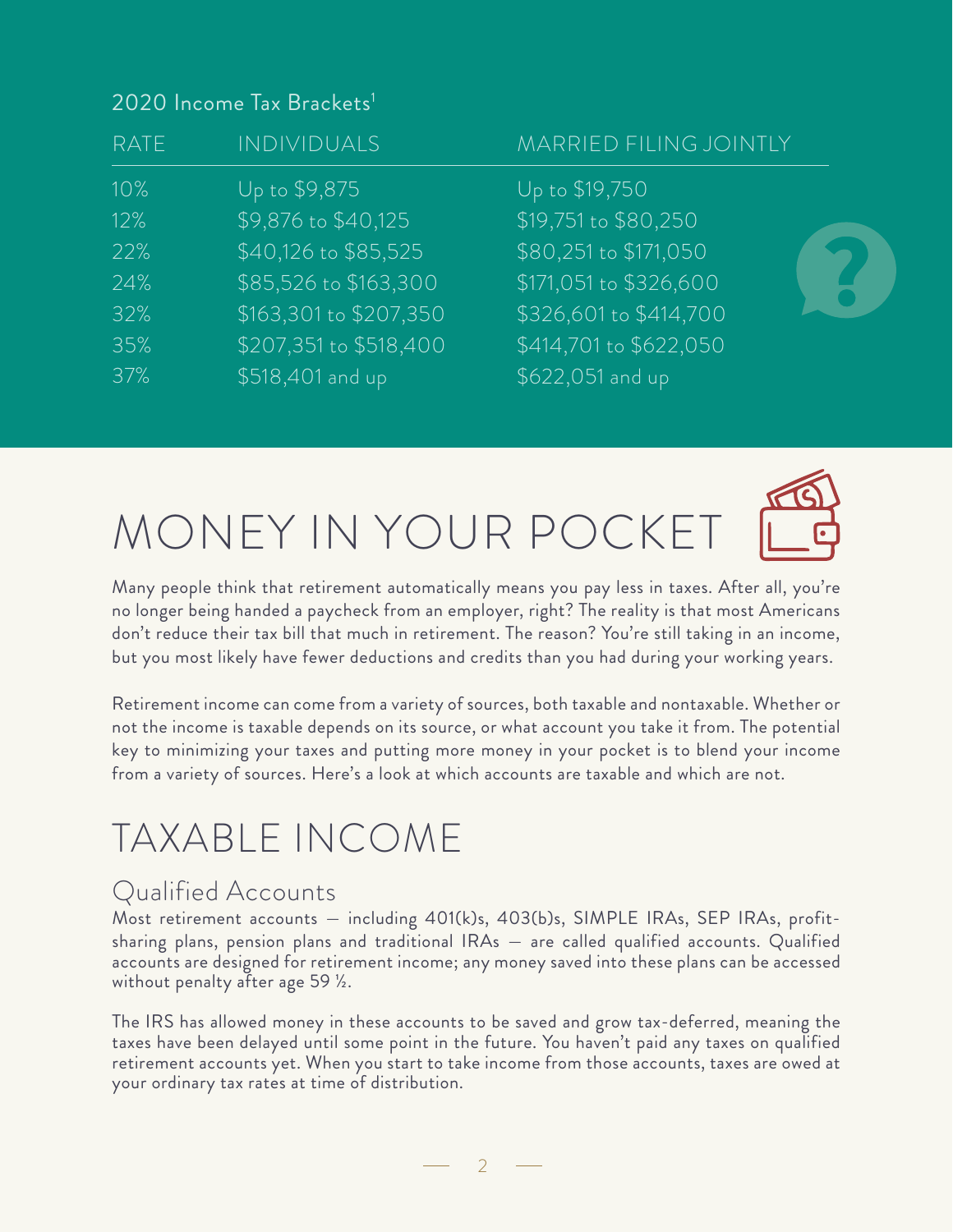Beware: Because you haven't paid any taxes on this money yet, the IRS will soon come calling for what it's due. At age 72, you must start taking an annual *required minimum distribution* (RMD) from a qualified account.2 This amount is calculated based on your age, amount of money in the account and life expectancy factor. If you don't take your RMD, you could receive a tax penalty of 50% of the RMD amount for that year.

### Social Security

Will your Social Security benefits be taxable? It depends. To avoid being taxed on your Social Security benefits, any income from other sources — such as a job or qualified retirement accounts — must be below the allowed base amount for your filing status.

|                           | 2020 Limits to Taxable Social Security Benefits <sup>3</sup> |                                         |
|---------------------------|--------------------------------------------------------------|-----------------------------------------|
| FILING STATUS             | <b>COMBINED INCOME*</b>                                      | % OF SS BENEFITS<br>THAT MAY BE TAXABLE |
| Individual                | \$25,000 to \$34,000<br>More than \$34,000                   | Up to 50%<br>Up to 85%                  |
| Married<br>Filing Jointly | \$32,000 to \$44,000<br>More than \$44,000                   | Up to 50%<br>Up to 85%                  |

*\*Combined income = adjusted gross income (AGI) + nontaxable interest + ½ of Social Security benefits.*

### Annuities

Annuities are another type of account designed to provide income during retirement. Unlike more traditional retirement accounts, not all income from an annuity may be taxable. It depends on a variety of factors, including what type of annuity it is and how it was funded.4 Not sure how your annuity income might be taxed? A financial advisor can review your existing annuity and help clarify.

### NONTAXABLE INCOME

A *nonqualified* account is funded with money you've already paid taxes on. These could include savings and checking accounts, nonretirement brokerage and investment funds, money market accounts and CDs. While you have already paid taxes on the money you've put into the account, any growth on the account  $-$  including interest earned or dividends paid  $-$  will be taxable.<sup>5</sup>

A Roth IRA is a hybrid of a qualified and nonqualified account. Like a traditional IRA, it's designed for retirement, and you can access funds in a Roth IRA penalty free after age 59 ½. Unlike a traditional IRA, however, a Roth IRA is funded with after-tax dollars. Qualified distributions from a Roth IRA are free from federal income tax, and a Roth IRA doesn't have a required minimum distribution while the account owner is alive.<sup>6</sup>

3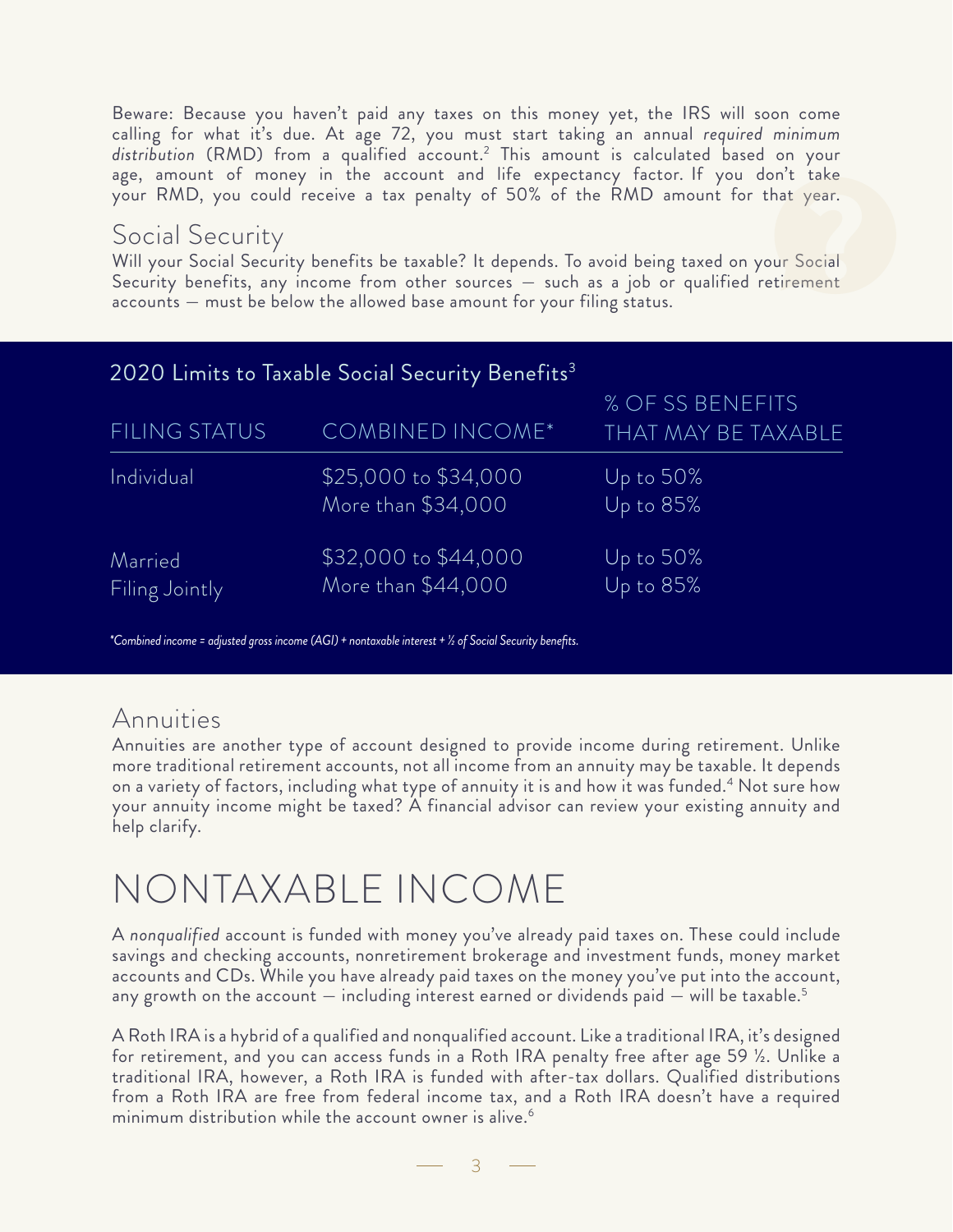# **DEDUCT THIS**

Consider this: In your younger years, you probably took advantage of a wide range of tax deductions and credits. This may have included a child tax credit or expenses for childcare. You also may have taken deductions for the interest you paid on a mortgage and student loans, or work-related expenses you were able to write off.

However, because of changes brought by the 2017 Tax Cuts and Jobs Act, it is likely that fewer taxpayers will itemize. You're no longer able to claim certain deductions on your taxes, such as the ability to claim personal exemptions. The federal government has changed its itemized deduction rules related to work expenses, so you can't deduct mileage, equipment or other work-related items anymore. Even if you do itemize, some of the allowed deductions may no longer work for your situation. Maybe you've paid off your house and loans, which means you can no longer deduct mortgage interest on your return.

When you meet with a financial advisor, he or she can review the accounts you currently own and provide you with an understanding of how income from each account might be taxed. He or she also can introduce you to a qualified professional who specializes in taxes. But don't wait! It's critical to meet with an advisor now, in order to put an effective plan in place from the beginning of your retirement.



# TAX LAWS ARE EVER-CHANGING 66<br>'S A



Just when you think you've got your tax picture figured out, the IRS and Congress come along and mix things up. Changes in tax law can drastically impact your retirement income, leaving you to make critical lifestyle adjustments.

While changes to federal tax laws might have the biggest impact on your bottom line, you might also be affected by modifications to your state and local tax codes. These could also take a bite out of your income.

An aging American population is creating a new set of variables for tax experts, making it difficult to predict what future tax liabilities may look like for retirees. Increasing national debt<sup>7</sup>, projected Social Security shortfalls $^8$  and increased Medicare expenses $^9-$  including costs related to health care and long-term care — may drastically affect future tax codes.

Never fear: It's not necessary to become a tax expert to understand how possible legislative changes could impact your bottom line in retirement. It is necessary, however, to work with a financial advisor who understands how to build an income strategy that accounts for those possible changes and helps you take the necessary steps to be ready for them when they come.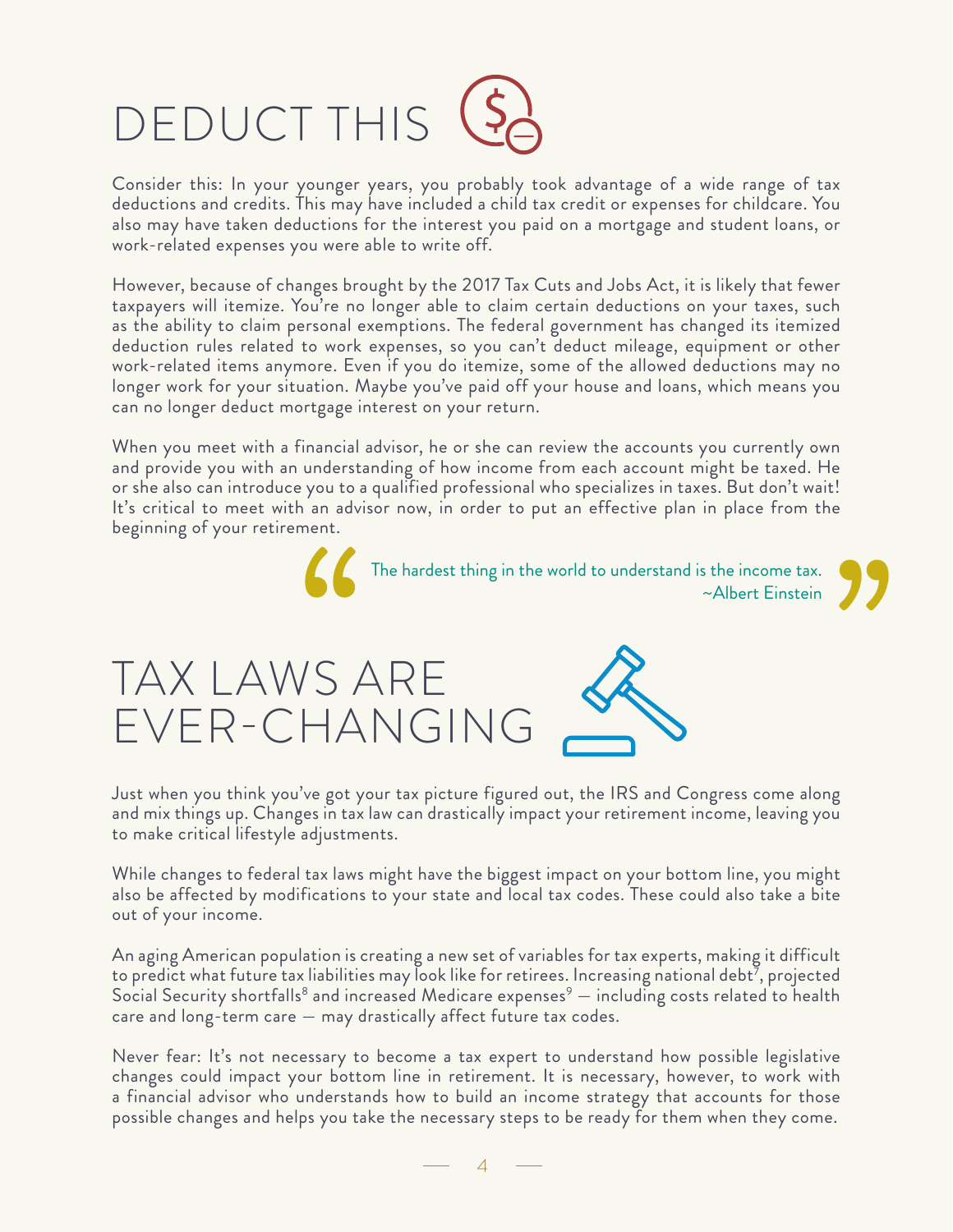### DID YOU KNOW?

Congress makes changes to our tax laws every year. Here's a look at some of the changes they could make that may affect your retirement income:

Individual tax brackets, including adding, removing or expanding brackets

- Deductions for medical expenses
- **ED** Changes to Social Security and Medicare

**lidges** Changes to how estates are taxed

**ledge** Changes to exemptions, credits and standard deductions

**m** Deductions of state and local tax payments

 $\Box$  Taxes on selling your home or other real estate

## WHERE YOU PUT YOUR MONEY MATTERS

Different types of accounts have a specific tax status, including taxable, tax-deferred and taxfree. While many Americans have money earmarked for retirement, often that money is stashed in a variety of accounts started at various times throughout their earning years. The accounts may not work together to provide an income stream that works effectively for tax purposes.

### Iypes of Accounts

Your financial advisor may present the idea of spreading your assets across four different categories of accounts. This method of saving for retirement considers future tax implications and creates a plan to maximize your retirement income. Simply put, this strategy divides your assets into four types:

- **• Taxable**
- **• Income-tax-free (to you), but taxable to your estate**
- **• Tax-deferred**
- **• Income-tax-free (to you and your estate)**

The categories move from 100% taxable to 100% income-tax-free for you and your estate. When preparing a plan for retirement income, your financial advisor may make recommendations for how much of your assets should be allocated to each account type.

If you currently have money saved, you may need to consider redistributing some of your existing assets into different categories. A financial advisor can help you determine which assets might be available for repositioning. Contact a qualified financial professional today to find out how you can make your investments more tax efficient and possibly lower your future tax bill!

The only difference between death and taxes is that death doesn't get worse every time Congress meets. ~Will Rogers

5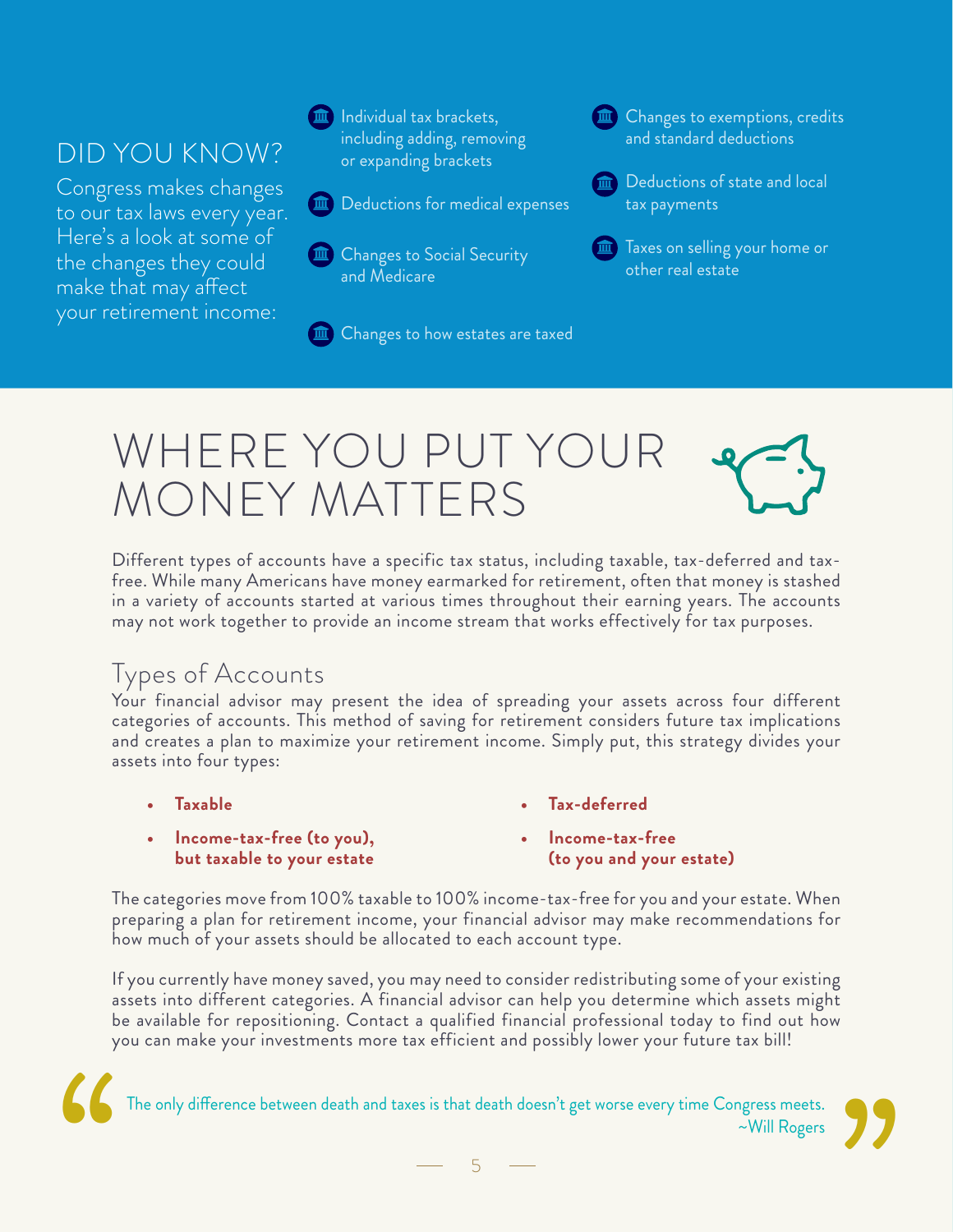### Consider a Roth IRA

Eligible taxpayers under age 50 can contribute up to \$6,000 in a Roth IRA in 2020. Eligible taxpayers age 50 and older can contribute an extra \$1,000.10 You won't receive an income tax deduction for your contribution, but your money will grow tax free. You also can withdraw contributions tax free at any time. After you reach age 59 ½ and the account has been open for at least five years, withdrawals will not be taxed at all. And you don't have to convert all of your funds to a Roth IRA; partial conversions provide some flexibility in how much you pay in taxes today.

*Because converting a traditional IRA or other qualified assets to a Roth IRA is a taxable event and could result in additional impact to your personal tax situation, including (but not limited to) a need for additional tax withholding or estimated tax payments, the loss of certain tax deductions and credits, higher taxes on Social Security benefits and higher Medicare premiums, be sure to consult with a qualified tax advisor before making any decisions regarding a potential Roth conversion. Please keep in mind that due to recent tax law changes, it is no longer possible to undo a conversion through recharacterization.*

### Giving to Future Generations

When planning your estate, you should consider the funds you plan to gift before your death as well as the money you wish to distribute after you're gone. Types of accounts that can accomplish these goals might include life insurance, accounts set up for minors, funds to be given to charitable organizations and money designated as gifts to loved ones. In 2020, you can give up to \$15,000 to an individual each year without triggering a federal gift tax consequence.<sup>11</sup>

How much should you have in each category? That depends on you — your goals for retirement, how much you want to leave to heirs and much more. Your financial advisor can help you devise a strategy customized to meet your personal needs.

## GET STARTED TODAY!

Planning for retirement income starts with a plan for minimizing taxes in retirement — a tricky situation, since it's difficult to know what the future might hold. Your financial advisor can provide recommendations for tax-efficient tools and financial vehicles available to help you reach your goals. He or she also can work with other qualified professionals — such as a tax accountant or estate planning attorney — to implement all the tools to make your strategy work efficiently and effectively. But don't wait! It's important to start now to help make this strategy work in the future. Schedule a retirement income analysis today and get a customized strategy for your unique tax situation.

2 Daniel Kurt. Investopedia. Dec. 23, 2019. "What Is the SECURE Act and How Could It Affect Your Retirement?" https://www. investopedia.com/what-is-secure-act-how-affect-retirement-4692743. Accessed Jan. 9, 2020.

- 4 IRS. Aug. 23, 2019. "Topic No. 410 Pensions and Annuities." https://www.irs.gov/taxtopics/tc410. Accessed Dec. 11, 2019.
- 5 James Chen. Investopedia. May 21, 2019. "Non-Qualifying Investment." https://www.investopedia.com/terms/n/non-qualifying investment.asp. Accessed Dec. 11, 2019.
- 6 Troy Segal. Investopedia. Nov. 21, 2019. "Roth IRA." https://www.investopedia.com/terms/r/rothira.asp. Accessed Dec. 11, 2019.
- 7 Bill Chappell. NPR. Feb. 13, 2019. "U.S. National Debt Hits Record \$22 Trillion." https://www.npr.org/2019/02/13/694199256/u-snational-debt-hits-22-trillion-a-new-record-thats-predicted-to-fall. Accessed Dec. 11, 2019.
- " Kathleen Romig. Center on Budget and Policy Priorities. June 5, 2019. "What the 2019 Trustees' Report Shows About Social Security."<br>"https://www.cbpp.org/research/social-security/what-the-2019-trustees-report-shows-about

<sup>1</sup> IRS. Nov. 15, 2019. "IRS provides tax inflation adjustments for tax year 2020." https://www.irs.gov/newsroom/irs-provides-tax-inflationadjustments-for-tax-year-2020. Accessed Dec. 11, 2019.

<sup>3</sup> Social Security Administration. "Benefits Planner: Income Taxes and Your Social Security Benefit." https://www.ssa.gov/planners/taxes. html. Accessed Dec. 11, 2019.

<sup>9</sup> Peter G. Peterson Foundation. April 30, 2019. "Budget Basics: Medicare." https://www.pgpf.org/budget-basics/medicare. Accessed

<sup>10</sup> IRS. Dec. 4, 2019. "Retirement Topics – IRA Contribution Limits." https://www.irs.gov/retirement-plans/plan-participant-employee/ retirement-topics-ira-contribution-limits. Accessed Dec. 11, 2019.

<sup>11</sup> IRS. Dec. 11, 2019. "Frequently Asked Questions on Gift Taxes." https://www.irs.gov/businesses/small-businesses-self-employed/ frequently-asked-questions-on-gift-taxes. Accessed Dec. 11, 2019.